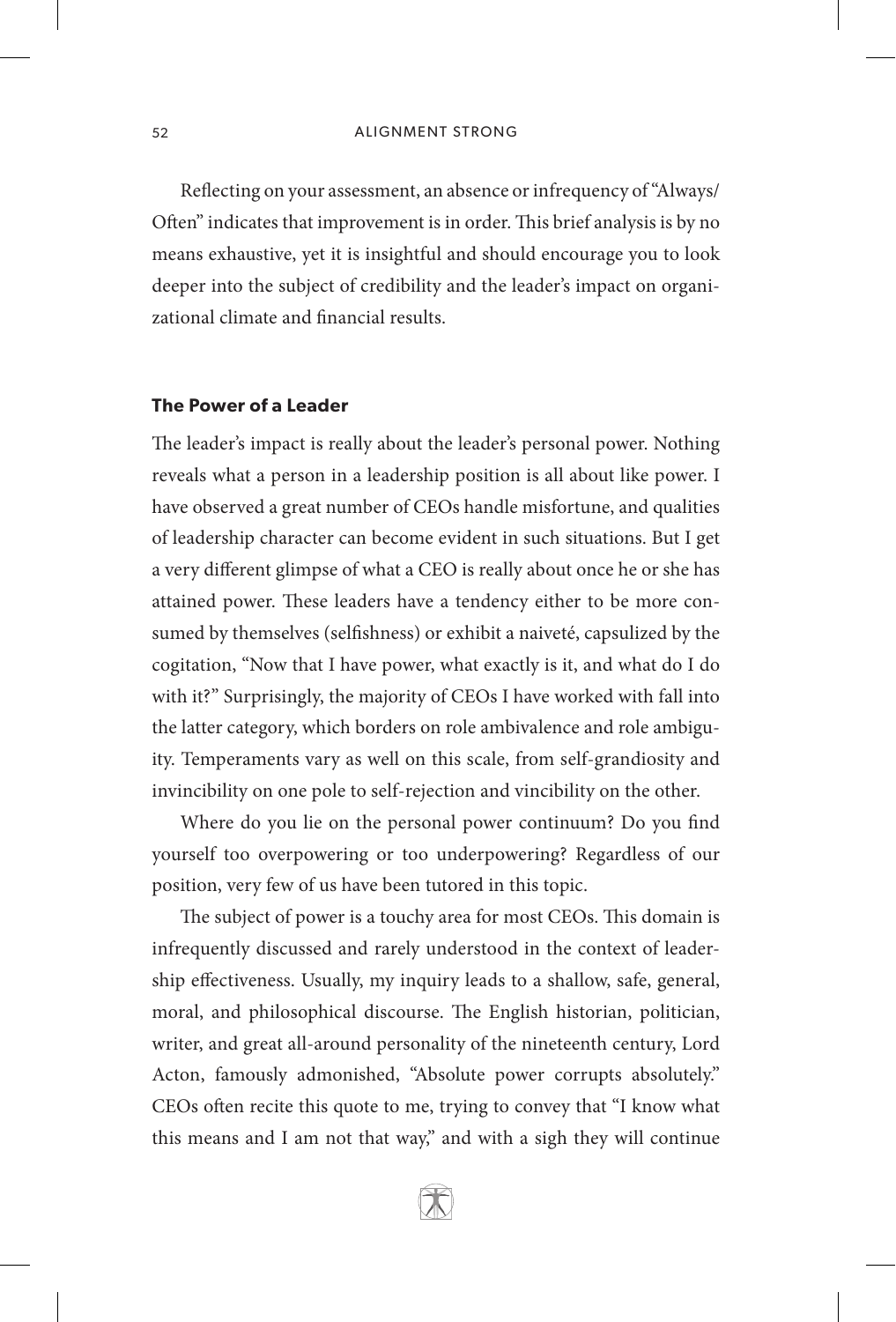with something such as, "I disdain people in trusted positions who have gone awry. I am fortunate. I'm not that way. Can we change the subject now?" With restraint, I typically respond with, "Hold on there," and encourage them to extend the conversation.

Accordingly, the word "power" has been sugar-coated with Hollywood imagery to encapsulate ideas such as inspiration, impact, infuence, charisma. To have a CEO identify and own his or her power, to understand how it impacts others and be able to use it efectively, is a worthy task. "Power" is laden with deep beliefs, labels, misperceptions, and conditioned responses. So let's bore a little deeper.

By choice, your power can be used to get or achieve what you want for personal gain and/or recognition—which contains all the markings of the signature high achiever—or it can be used to get others what *they* need, putting the welfare of others and the purpose of the organization before your own personal agenda. The latter has all the markings of a servant leader, and this refreshing mantra emanates from some C-suites today.

Power doesn't have to corrupt. It does not have to be abused. Nor must you avoid using it. Power can be a positive, affirming force that an efective leader can use to impact people. Whether the style of its expression is afliative (built on authentic social relationships), authoritative (founded on infuence), or competitive (demonstrated by high achievement), power impacts others. Akin to a charge of dynamite, it can jar an organization into forward motion toward a chosen destination. Power is an essential ingredient within an integrated culture and an Alignment Strong enterprise. To see a leader defly, consciously, and situationally employ all three styles—affiliative, authoritative, and competitive—is to witness an art form.

In my mid-thirties, we built our real estate investment trust organization, enabling investors to buy individual shares in real estate/real estate fnancing instruments, to approximately \$100 million in assets with an equity base of \$10 million. This was pre-Nasdaq. We were listed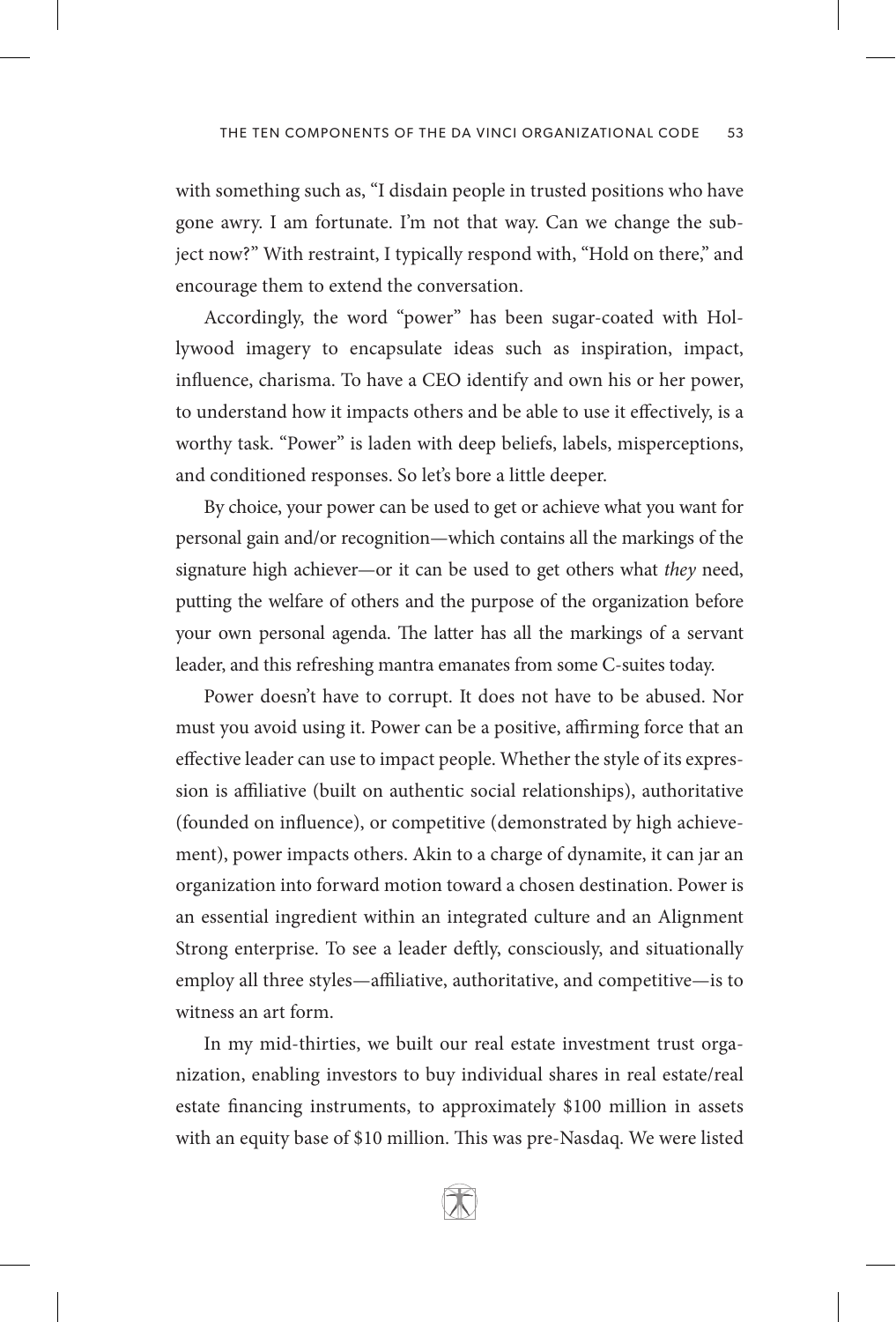## 54 ALIGNMENT STRONG

"over the counter" (OTC). My company hit its frst signifcant recession when the prime rate soared to 21.5 percent. I was full of bravado and invincibility, but now that I was being tested, I began to feel the loss of self-confdence. Fear seeped into my psyche and my stomach churned.

One evening, my neighbor tenant, Robert Evans, former chairman of American Motors (then maker of the Jeep), and his friend, Warren Avis (founder of Avis Rent-a-Car), were consoling me on an elevator and persuaded me to have a drink with them at the Renaissance Club, located at the Renaissance Center, now the world headquarters of General Motors. This club was also the hangout for Henry Ford (the deuce), another one of their acquaintances. Walking into the club, I felt a reverence percolating. Being in the presence of elders seems to do that. Afer we sat down, sensing I was emotionally disheveled, they asked more about my plight and then assured me that this challenge was to be expected. They even snickered, saying it was okay to go as far as to have a nervous breakdown. The two claimed they had, usually on remote beaches. Hearing that, I was forlorn and agitated. Convinced a meltdown of this magnitude would not befall me, I moved forward in denial and invulnerability.

But the genesis of the unfreezing of my ego germinated, morphing me from one end of the power continuum to another. My ego was suffciently contracted by the eventual turnaround and narrow survival of my own enterprise. My fall from invincibility permitted a humility and empathy to emanate within me. My power repertoire was enlarged. Afrmation found a signifcant foothold in my role as CEO and in my personal life, displacing a good chunk of my arrogance and invulnerability. I evolved into a more effective CEO. The company grew to nearly \$450 million in assets and \$28 million in equity over the next five years, with uninterrupted quarterly cash dividends for eleven straight years. Yet future personal power experiences were down the highway, stretching me to learn new lessons.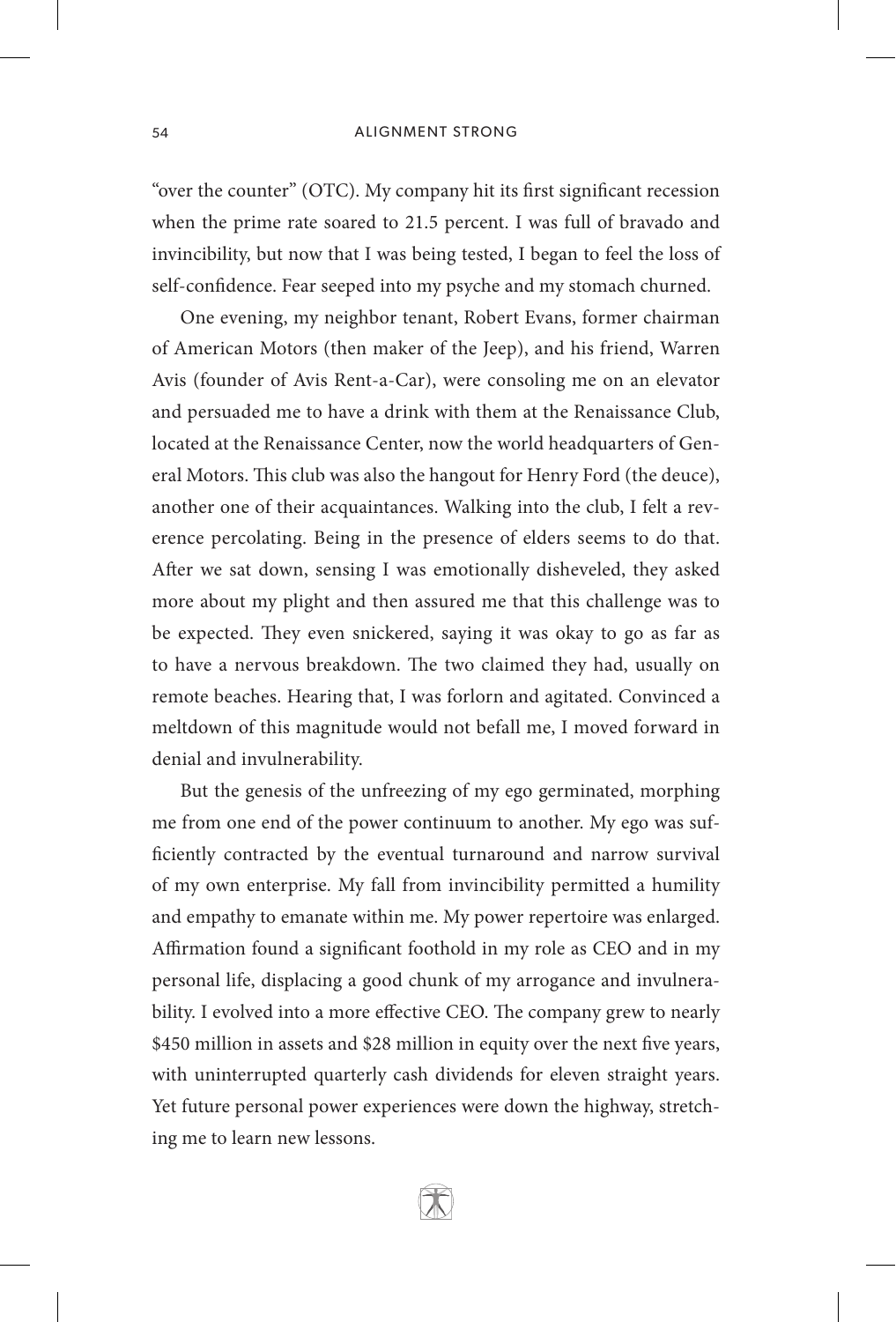Sometime later, psychologist Colin Horn, PhD, who specializes in group dynamics and interpersonal communication analysis, shared his paper on "Types of Power and Their Manifestations" with me, and I have used his framework in my coaching practice. Colin is a very helpful and approachable person. His methodology is user-friendly and draws the participant in, to converse about a sensitive subject in a non-threatening way. With simplicity, he labels and characterizes three impact categories, bringing clarity to the subject of power. In the passage below, in #1 and #2, I have complemented the descriptors with the "leadership derailers" (please note the asterisks) described in Dotlich and Cairo's book *Why CEOs Fail*, and in #3 with the essential "social intelligence competences" for efective leadership prescribed in Daniel Goleman and Richard Boyatzis's article "Social Intelligence and the Biology of Leadership." Now, in my consulting work, I will frst ask a CEO to tell me how others, beginning with his or her C-suite members, would describe how that CEO impacts them. Then I share Horn's framework with my client, asking if one of the following categories comes reasonably close to their own self-description.

- 1. **Abusive impact**—You dominate and drive fear and insecurity into your followers to get things done. Other descriptors: \*Arrogant. Doesn't listen. \*Volatility. Blaming. Negative. Interrupt. Dictating. \*Perfectionism. Ordering. Ridicules. \*Eccentricity. Passive-aggressive. \*Mischievousness. Double bind. Bully. Bulldozer. \*Melodrama (moody).
- 2. **Avoidance impact**—You are afraid/reticent to own and use your power. Other descriptors: Placate. White lies. Agree when disagree. \*Excessive caution. False compliments. Insecure. Laissez-faire. Avoid confict. \*Aloofness. Flatterer, suck-up. \*Eagerness to please. Don't want to approach others. Afraid/uncomfortable to hold subordinates accountable. \*Habitual distrust.<sup>9</sup>